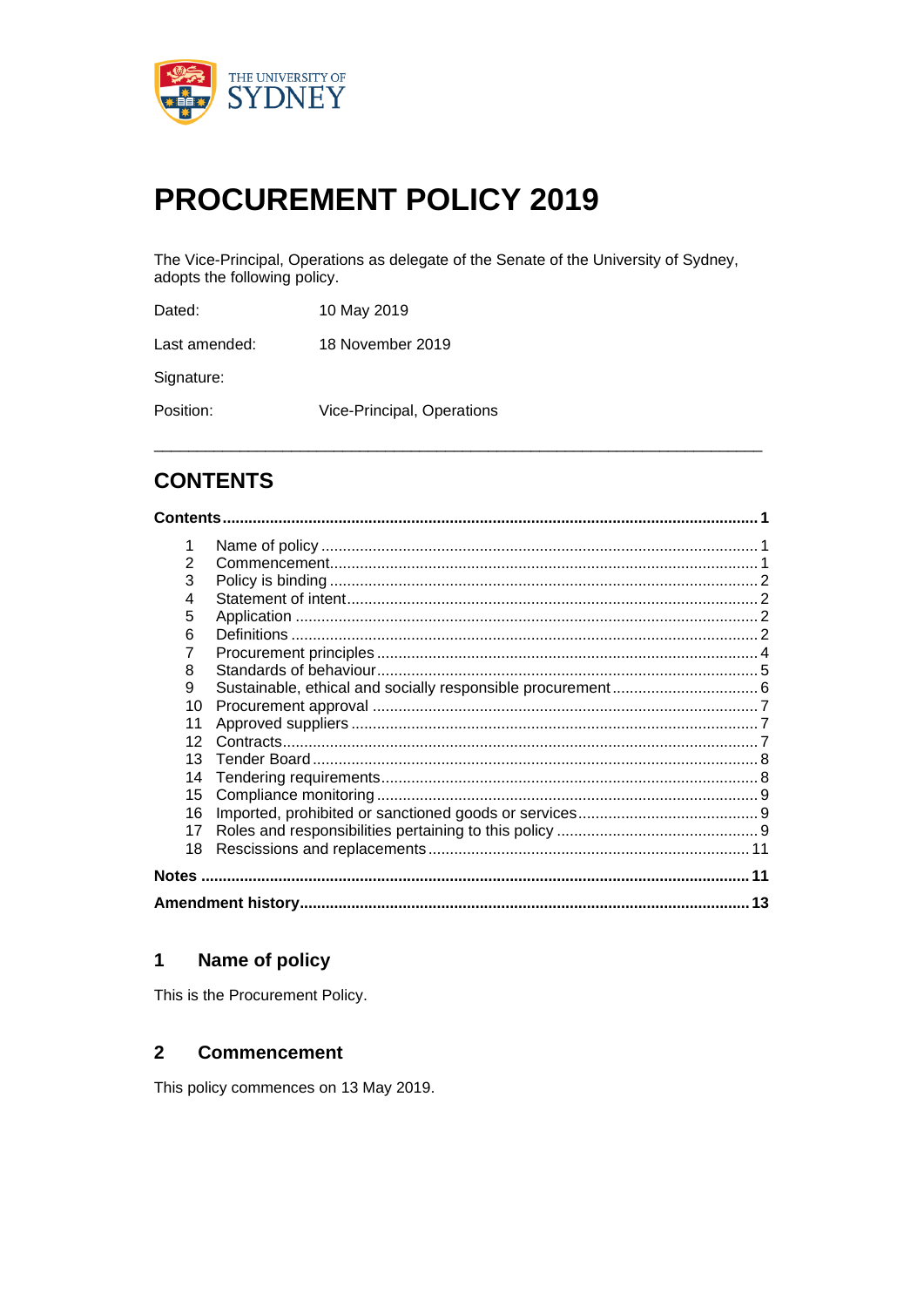### **3 Policy is binding**

Except to the extent that a contrary intention is expressed, this policy binds the University, staff, students and affiliates.

#### **4 Statement of intent**

This policy:

- (a) establishes principles for the acquisition of all goods and services at the University;
- (b) establishes the standards of behaviour for every person undertaking procurement activities;
- (c) establishes procurement requirements to ensure activities adhere to probity, value for money and legislative requirements and
- (d) supports the University's values of respect, integrity, inclusion and diversity.

### **5 Application**

- (1) This policy applies to:
	- (a) the University, staff, students and affiliates;
	- (b) controlled entities;
	- (c) any entity which is bound to follow it by the terms of an agreement with the University; and
	- (d) all University activities.
- (2) Unless otherwise specified, this policy does not apply to services provided:
	- (a) by staff employed through the University payroll;
	- (b) to the Investment and Capital Management Unit in connection with the University's investment portfolio; and
	- (c) by external lawyers appointed by the Office of General Counsel.

**Note:** See also the *Building Projects Approval and Management Policy 2014.* 

#### **6 Definitions**

| <b>Aboriginal or Torres Strait</b><br><b>Islander-owned business</b> | means a business which is certified as an<br>Indigenous business by <i>Supply Nation</i> or is certified<br>as an Indigenous business by the NSW Indigenous<br><b>Chamber of Commerce.</b>                  |
|----------------------------------------------------------------------|-------------------------------------------------------------------------------------------------------------------------------------------------------------------------------------------------------------|
| <b>Aboriginal Community-</b><br><b>Controlled Organisation</b>       | refers to a non-governmental organisation which is<br>owned by the local Aboriginal Community. All<br>decision making is collaborative in conjunction with<br>the Community as right to self-determination. |
| accessibility                                                        | means goods and services that are accessible for<br>people with disability                                                                                                                                  |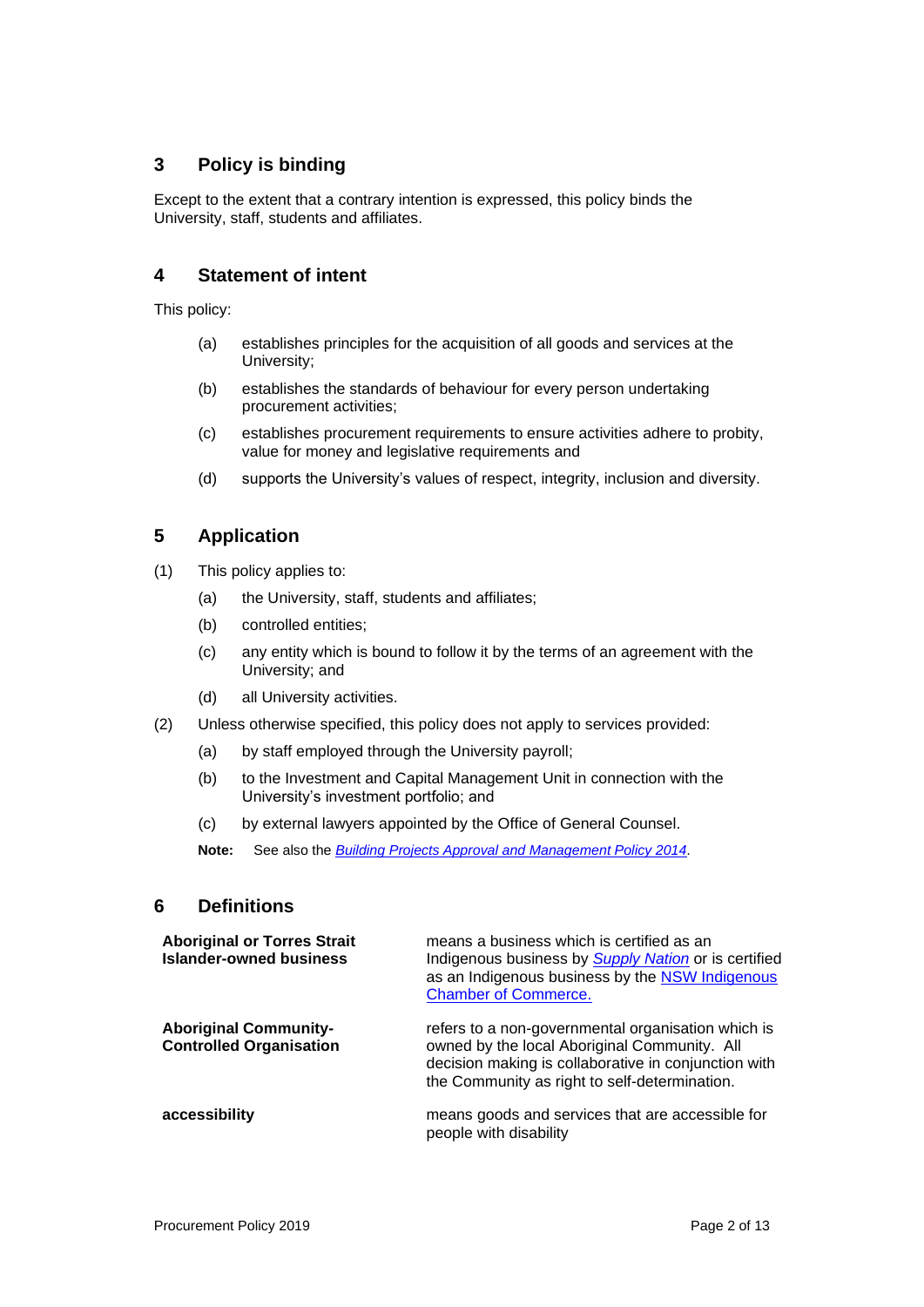| acquisition of goods and<br>services | means the purchase or lease of goods and services<br>from external suppliers on behalf of the University.                                                                                                                                                                                                                                 |  |
|--------------------------------------|-------------------------------------------------------------------------------------------------------------------------------------------------------------------------------------------------------------------------------------------------------------------------------------------------------------------------------------------|--|
| affiliate                            | has the meaning set out in the Code of Conduct -<br>Staff and Affiliates, which at the date of this policy<br>is:                                                                                                                                                                                                                         |  |
|                                      | a clinical title holder; an adjunct, conjoint or<br>honorary appointee; a consultant or contractor to<br>the University; an office holder in a University<br>entity; a member of any University committee;<br>and any other person appointed or engaged by<br>the University to perform duties or functions on<br>its behalf.             |  |
| approved supplier                    | means a supplier:                                                                                                                                                                                                                                                                                                                         |  |
|                                      | who has been evaluated through an approved<br>$\bullet$<br>procurement process by Procurement Services;<br>or                                                                                                                                                                                                                             |  |
|                                      | with whom the University has entered into a<br>formal contract for the provision of specified<br>goods or services.                                                                                                                                                                                                                       |  |
| conflict of interests                | has the meaning set out in clause 8 of the <b>External</b><br><b>Interests Policy 2010</b>                                                                                                                                                                                                                                                |  |
| controlled entity                    | has the meaning set out in the <b>Controlled Entity</b><br>Policy 2012, which at the date of this policy is:                                                                                                                                                                                                                              |  |
|                                      | means a person, group of persons or body<br>over which the University has control.                                                                                                                                                                                                                                                        |  |
|                                      | Note: See also the definition of "controlled"<br>entity" in Section 16A of the University of<br>Sydney Act 1989 (as amended); Sections<br>39 (1A) and 45A of the <b>Public Finance and</b><br><b>Audit Act 1983</b> and <b>Australian Accounting</b><br><b>Standard AASB 127 Consolidated and</b><br><b>Separate Financial Statements</b> |  |
| <b>GIPA Act</b>                      | means the Government Information (Public Access)<br>Act 2009 (NSW).                                                                                                                                                                                                                                                                       |  |
| <b>OGC</b>                           | means the Office of General Counsel.                                                                                                                                                                                                                                                                                                      |  |
| open tender                          | means a competitive bidding process whereby any<br>supplier may tender for the provision of goods or<br>services. These tenders are made available to the<br>general public for the purposes of selecting a<br>supplier to provide goods or services to the<br>University.                                                                |  |
| procurement activities               | means activities relating to the acquisition of goods<br>and services.                                                                                                                                                                                                                                                                    |  |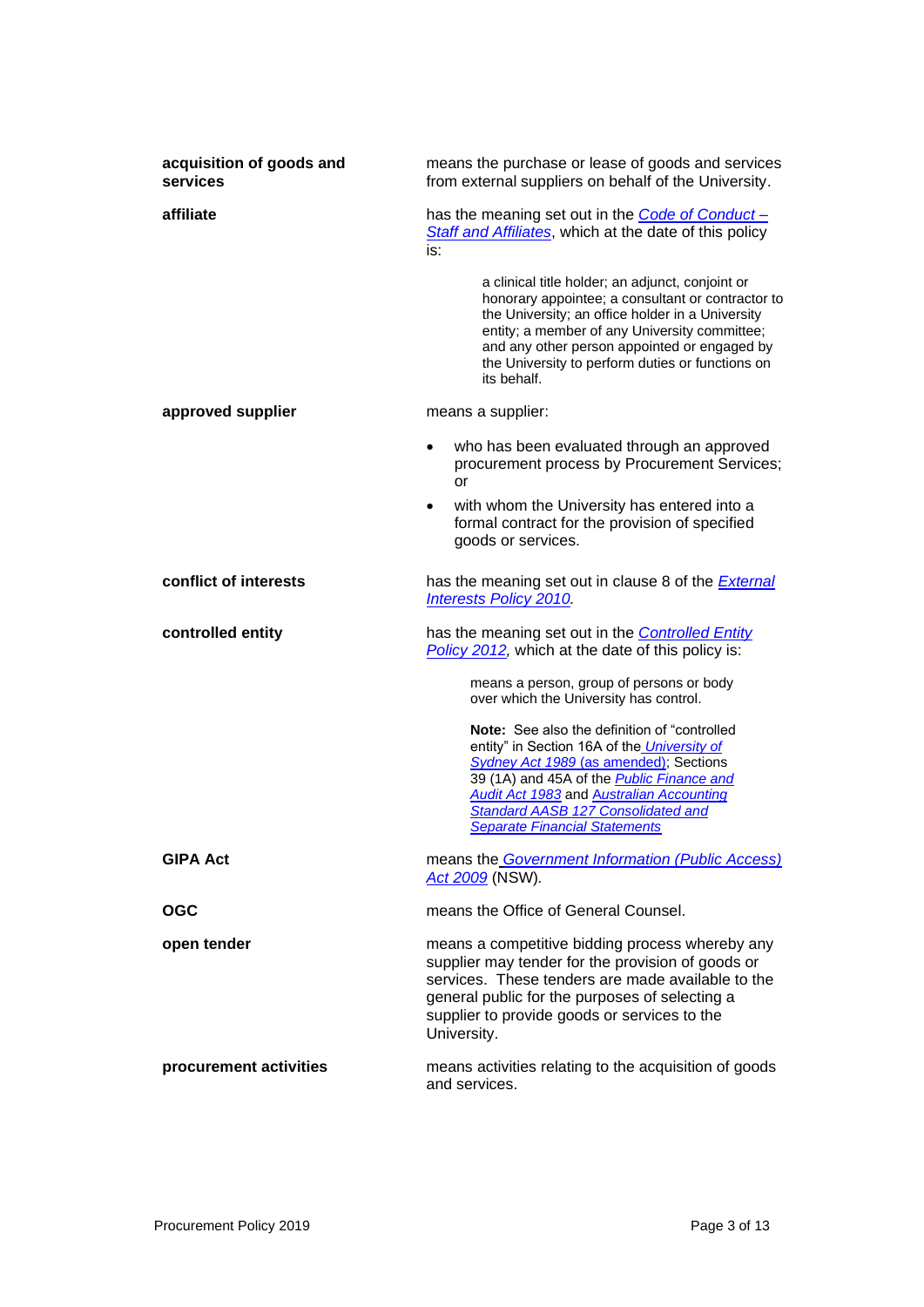| procurement contract        | means a binding written agreement between two or<br>more parties (typically the University and supplier)<br>which sets out what will be delivered and at what<br>cost. This includes:<br>University purchase orders; and<br>$\bullet$ |
|-----------------------------|---------------------------------------------------------------------------------------------------------------------------------------------------------------------------------------------------------------------------------------|
|                             | OGC-approved standard form agreements.<br>$\bullet$                                                                                                                                                                                   |
| <b>Procurement Services</b> | means the team supporting procurement activities<br>at the University and headed by the Chief<br><b>Procurement Officer</b>                                                                                                           |
| purchase order              | means a University buyer-generated document that<br>authorises a purchase transaction which, when<br>accepted by the seller, becomes an agreement<br>binding on both parties                                                          |
| purchaser                   | means the University staff member or affiliate<br>responsible for a particular acquisition of goods or<br>services.                                                                                                                   |
| quotation                   | means a formal statement or offer made in<br>response to an invitation to supply specified goods<br>or services, and which contains an estimated cost<br>for the goods or service.                                                    |
| request for tender          | means an invitation to others to make an offer or<br>proposal for the supply of goods or services, which<br>is made in order to attract tender responses.                                                                             |
| select tendering            | means the process whereby specifically identified<br>suppliers are invited to tender for provision of goods<br>or services, based upon market considerations.                                                                         |
| sole sourcing               | means a procurement process in which a single<br>supplier may be requested to submit a quotation or<br>tender response without having first gone through a<br>competitive process.                                                    |
| supplier                    | means an external party that supplies goods and<br>services.                                                                                                                                                                          |
| tender response             | means an offer made in writing in response to a<br>request for tender.                                                                                                                                                                |
| <b>Tender Board</b>         | means the internal management board of that<br>name, which reports to the Finance and Audit<br>Committee of Senate.                                                                                                                   |

### **7 Procurement principles**

- (1) The principles specified in this clause apply to all procurement activities.
- (2) **Value for money.** Purchasers must consider the total benefit derived from a good or a service against its total cost, when assessed over the period the good or service is to be used.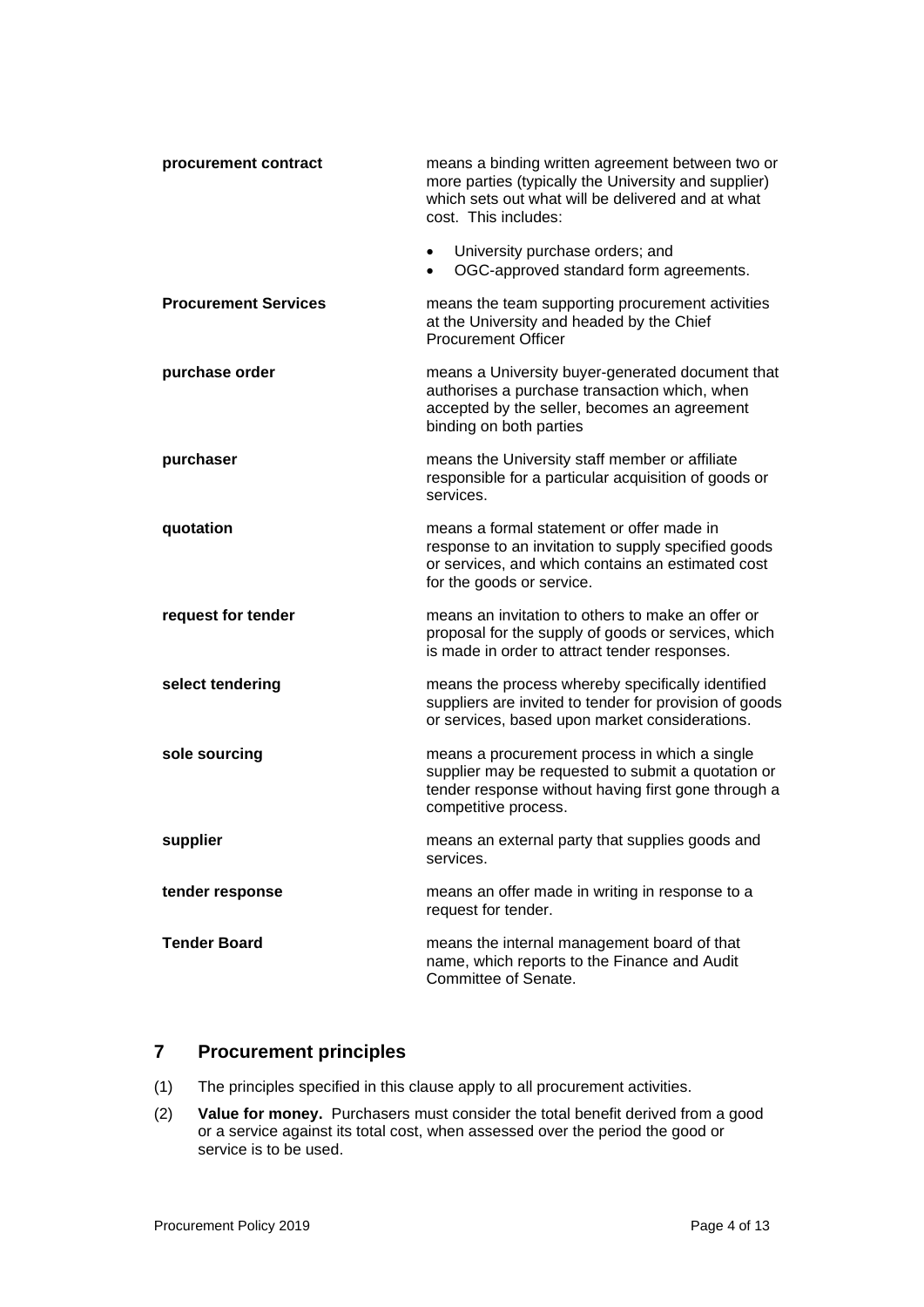- (3) **Probity.** Purchasers must deal fairly, impartially and consistently with all suppliers ensuring transactions are transparent, accountable and ethical.
	- (a) Purchasers must identify and appropriately manage any actual, apparent or perceived conflicts of interests.

**Note:** See the *External Interests Policy 2010,*

- (4) **Safety.** Safety must be a consideration in all procurement decisions.
	- (a) Purchasers must ensure safety is a mandatory evaluation criterion for all procurement purchases.
	- (b) Purchasers must consider accessibility for people with disability when procuring goods and services
	- (c) Acquisitions must be consistent with the University's safety management system.

**Note:** See the *Work Health and Safety Policy 2016*.

- (5) **Appropriate risk management.** Purchasers must identify, consider and, if appropriate, take steps to mitigate the risks involved in any acquisition.
	- (a) Risk management considerations must be consistent with the *University's Risk Appetite and Tolerance Statement* which include but are not limited to:
		- (i) minimising exposure to any potential damage to the culture of excellence evident in the University's world-class research and education;
		- (ii) long-term detrimental brand and reputation damage; and
		- (iii) safety, compliance and financial solvency related risks.

**Note:** See the *Risk Management Policy 2017.*

- (6) **Ethical behaviour, sustainability and social responsibility.** Ethical behaviour, sustainability and social responsibility must be considerations in all procurement decisions.
	- (a) At least one mandatory evaluation criterion for all procurement activities must reflect ethics, sustainability and social responsibility.

**Note:** See the *Environment al Sustainability Policy 2015* and clause 9 of this policy.

- (7) **Legality.** Purchasers must ensure that acquisitions are made consistently with:
	- (a) all applicable laws and regulations; and
	- (b) all applicable University rules, policies and procedures.
	- **Note:** All University rules, policies and procedures are available in the Policy Register

#### **8 Standards of behaviour**

- (1) Every person undertaking procurement activities must behave ethically and professionally and, in particular:
	- (a) comply with the procurement principles specified in this policy;
	- (b) observe all applicable probity requirements;
	- (c) deal fairly, impartially and consistently with all suppliers;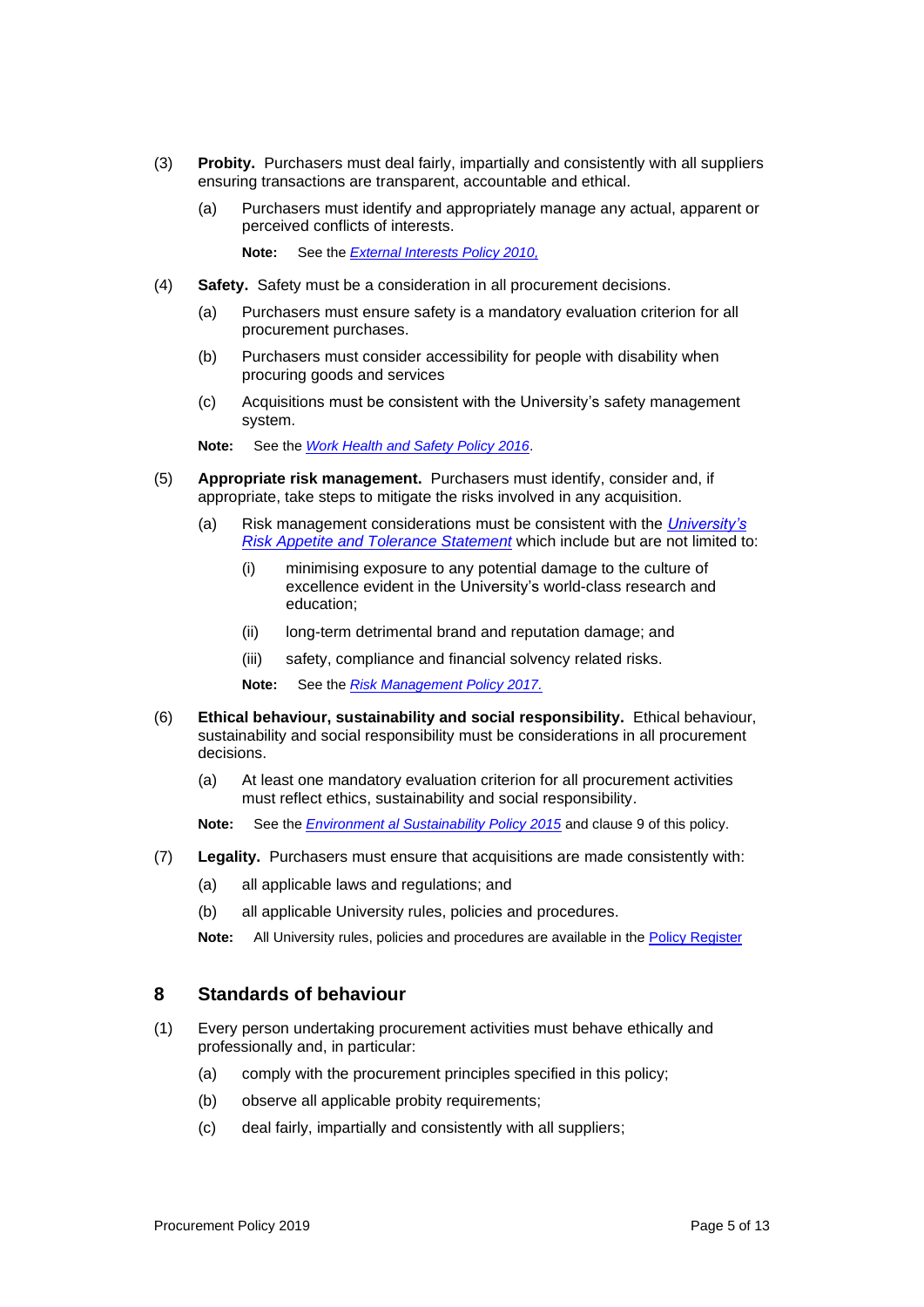(d) monitor, report and manage any actual, apparent or perceived conflicts of interests;

**Note:** See the *External Interests Policy 2010.*

(e) monitor and report any suspected fraud, corruption or other wrongdoing; and

**Note:** See the *Reporting Wrongdoing Policy 2012.*

- (f) comply with the *Code of Conduct – Staff and Affiliates*.
- (2) Goods and services purchased or leased must be acquired for business use only. **Note**: See the *Non-allowable Expense Procedures 2018.*
- (3) Procurement activities must be conducted without internal conflicts of interests.
	- (a) A purchaser must not:
		- (i) approve their own request for goods and services; or
		- (ii) both approve and certify receipt of goods and services.
- (4) Documents relating to acquisitions must be recorded and securely retained consistently with the *Recordkeeping Policy 2017.* These documents may include:
	- (a) approaches to the market and the responses received;
	- (b) evaluations of a supplier;
	- (c) assessment of participants in a procurement process; and
	- (d) records of the reasons for selecting a particular supplier.
- (5) Tender responses or quotations must not be viewed until the specified close date.
- (6) Purchasers must not:
	- (a) split transactions or orders into components or parts to circumvent procedures or delegation approval levels;
	- (b) understate the value or risk attached to the procurement activity to circumvent procedures;
	- (c) collude with suppliers or prospective suppliers; or
	- (d) divulge the bid made by a supplier to other prospective suppliers before a contract is awarded with the intent of securing a lower bid ("bid shopping").

#### **9 Sustainable, ethical and socially responsible procurement**

When acquiring goods or services for or on behalf of the University, purchasers must consider the following matters:

- (a) **environmental management**, including:
	- (i) pollution control;
	- (ii) waste minimisation;
	- (iii) recycling and disposal;
	- (iv) energy efficiency;
	- (v) resource consumption;
	- (vi) demand management;
	- (vii) adoption of environmentally sound technologies; and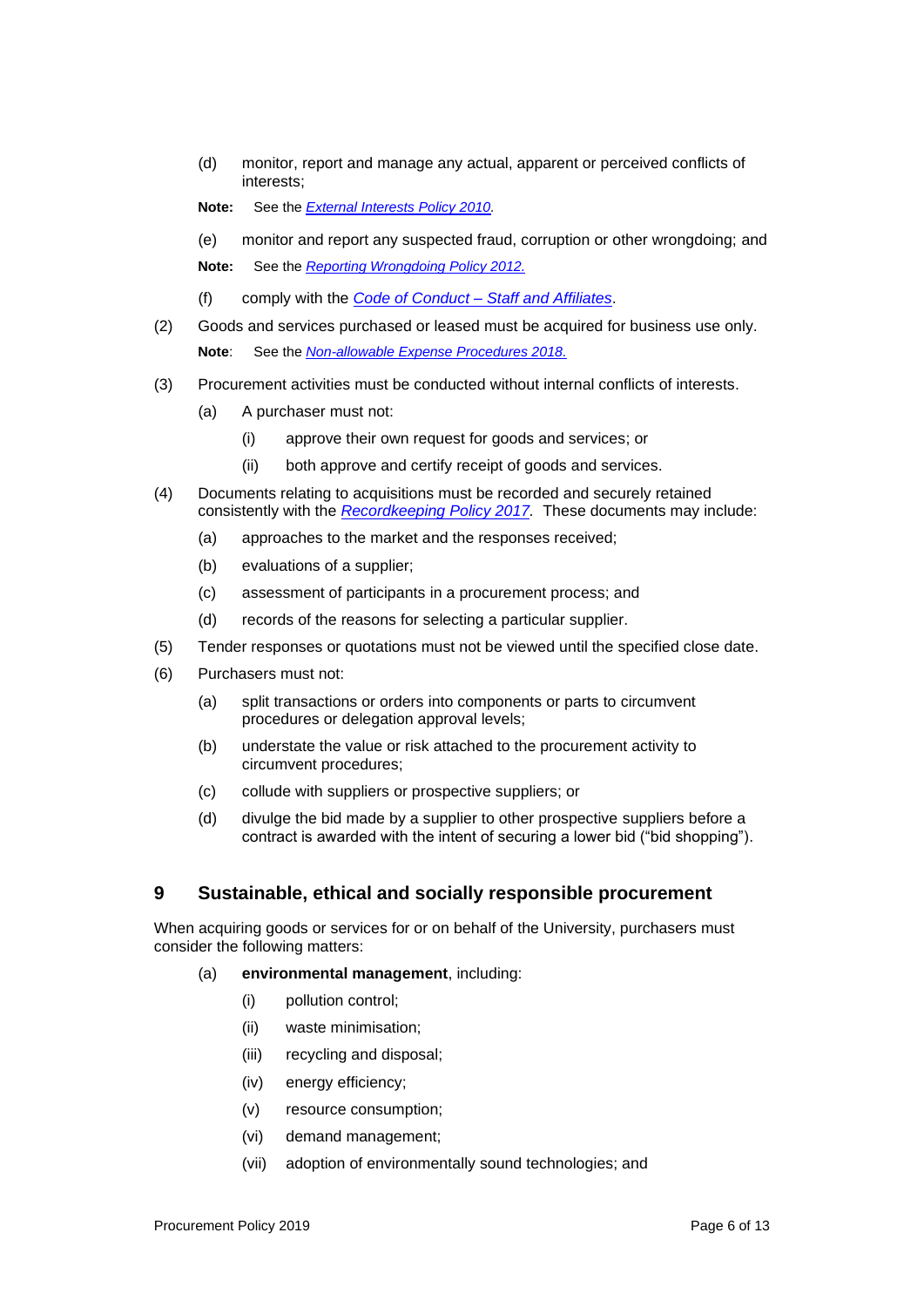- (viii) protection of biodiversity;
- **Note:** See *Environmental Sustainability Policy 2015*
- (b) **ethical and legal requirements**, including:
	- (i) issues relating to preservation of heritage and culture;
	- (ii) regulatory and legislative requirements, including but not limited to the requirements of the *Modern Slavery Act 2018 (Cth)* and the *Modern Slavery Act 2018 (NSW)*; and
	- (iii) anti-discrimination laws including but not limited to the *Disability Discrimination Act 1992 (Cth).*
- (c) **social equity**, including supporting the participation of:
	- (i) Aboriginal or Torres Strait Islander peoples (including Aboriginal or Torres Strait Islander-owned businesses and Aboriginal Community-Controlled Organisations);
	- (ii) women-owned businesses;
	- (iii) disability enterprises; and
	- (iv) social enterprises.

#### **10 Procurement approval**

- (1) Before obtaining quotations or committing to procure any goods and services, the purchaser must satisfy themselves that:
	- (a) there is a demonstrated need for the goods or services; and
	- (b) there is, or will be, funding available for the proposed acquisition.
- (2) Acquisitions must be approved by the relevant delegate, as specified in the *University of Sydney (Delegations of Authority – Administrative Functions) Rule 2016*.
- (3) Purchase orders must be raised through the University approved procurement system for all acquisitions of goods and services prior to acquisition except for:
	- (a) purchases made by corporate card;
	- (b) other expenditure types approved by Procurement Services.
- (4) The purchaser must record goods and services assets valued at \$10,000 or more in the University's asset register, in accordance with the *Asset Financial Management Procedures 2019*.

#### **11 Approved suppliers**

- (1) Procurement Services will select approved suppliers through a formal approval process which may include, but is not limited to, a tender process.
- (2) Purchasers must use approved suppliers wherever possible.

#### **12 Contracts**

(1) Standard-form University agreements or forms of agreement endorsed by the Office of General Counsel must be used to engage suppliers.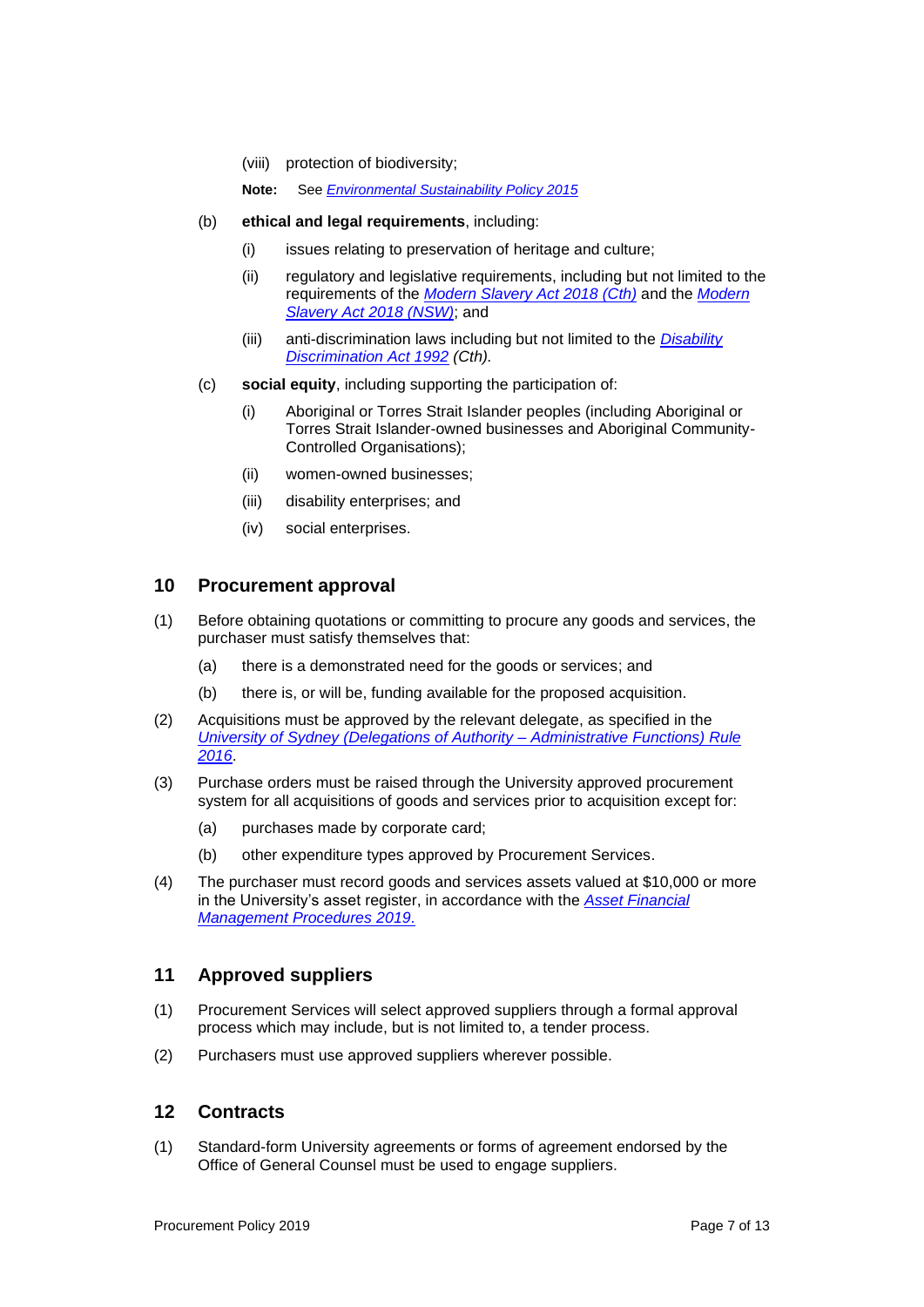- (2) Where a standard-form University agreement is not available or the template requires material amendments, OGC must be consulted before any contract is executed, regardless of value.
- (3) Contracts must be executed by the relevant delegate in accordance with the *University of Sydney (Delegations of Authority – Administrative functions) Rule 2016.*
	- (a) Before approving any procurement contract with a term of five years or more (including options or extensions), the delegate must consult the Chief Procurement Officer.
- (4) Purchasers must retain and store all documents relating to each procurement activity, consistently with the *Recordkeeping Policy 2017.*
- (5) Purchasers must provide an executed copy of the contract to Archives and Records Management Services for inclusion in the University's contracts register.

**Note:** A copy of the contract should be emailed to recordsonline@sydney.edu.au.

#### **13 Tender Board**

- (1) There will be a Tender Board, which will be responsible for overseeing the governance and probity of all University acquisitions of goods or services through tender processes.
- (2) The Tender Board will be comprised of:
	- (a) Chief Procurement Officer;
	- (b) Chief Financial Officer;
	- (c) two Finance Directors nominated by the Chief Financial Officer;
	- (d) two senior staff members (non-operations);
	- (e) Chief Risk Officer (bi-annual compliance review meetings only); and
	- (f) such other members as may be required by the Tender Board's Terms of Reference from time to time.
- (3) The chair of the Tender Board:
	- (a) must be appointed from within the membership of the Tender Board; and
	- (b) must not be the Chief Financial Officer or the Chief Procurement Officer.
- (4) The terms of reference of the Tender Board, and its operational requirements, will be specified in the procedures associated with this policy.

#### **14 Tendering requirements**

- (1) The appropriate tender process for any proposed acquisition will be determined and approved by Procurement Services, consistently with this policy.
- (2) Tender processes must provide:
	- (a) opportunity for maximum competition (proportionate to risk and value);
	- (b) clear and concise conditions of participation;
	- (c) adequate time and capacity for potential suppliers to respond to requests; and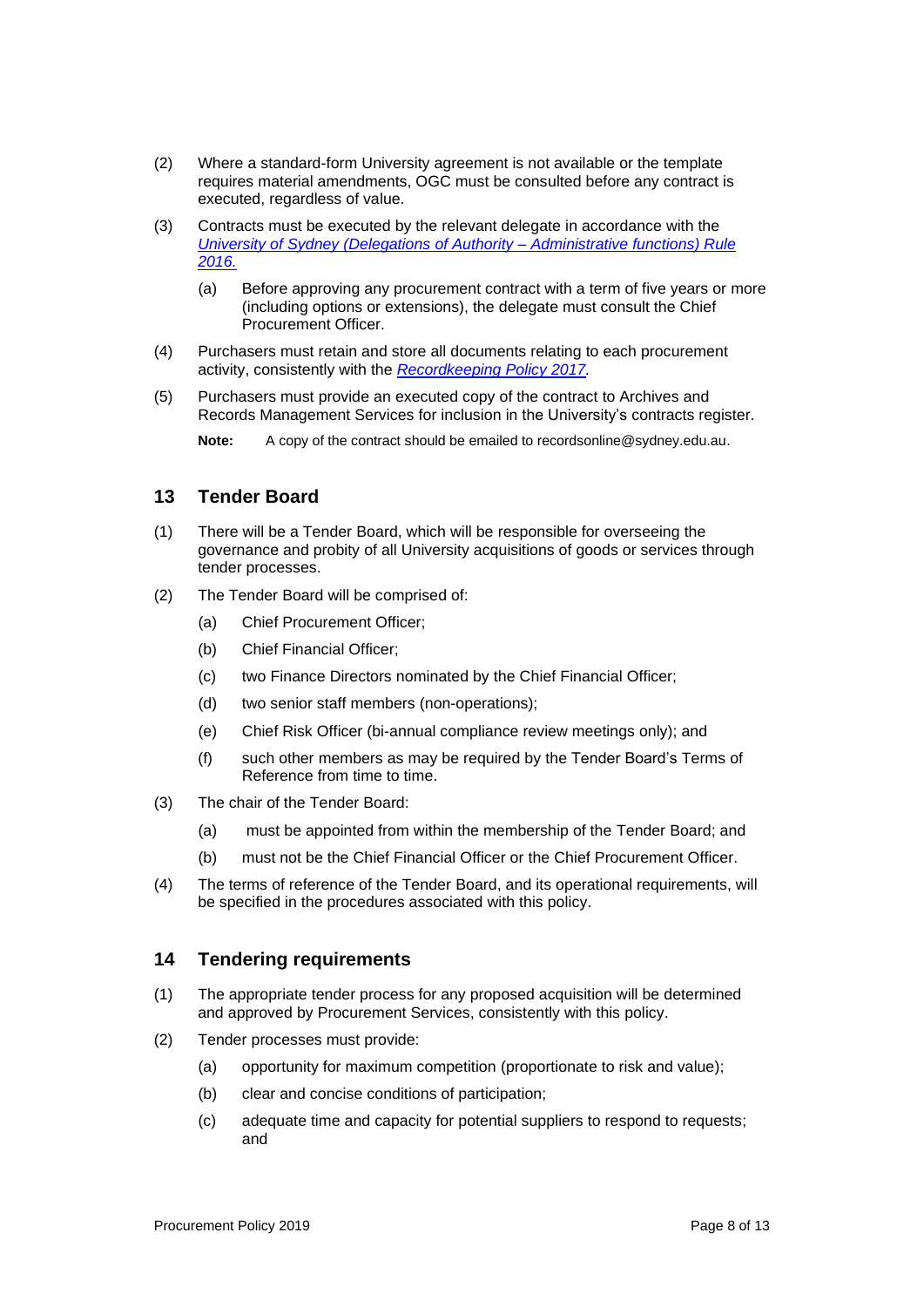- (d) appropriately confidential management of material submitted by potential suppliers, consistent with intellectual property rights.
- (3) Tender processes must be supported by a procurement strategy providing a rationale for the market approach.
- (4) **Select tender** may be used if:
	- (a) there is a limited supplier market, where only one or a limited number of suppliers are known to be able to carry out the work; or
	- (b) the time or cost of tendering will be a significant burden on the University or tenderers.
- (5) **Sole source arrangements** may be used if:
	- (a) the goods or services can only be supplied by a particular supplier and there is no reasonable alternative or substitute for technical and compatibility reasons; or
	- (b) the University would likely incur significant costs through duplication or rework by engaging another supplier.

### **15 Compliance monitoring**

The Chief Procurement Officer will monitor procurement activities and will:

- (a) inform the Chief Financial Officer of any significant or systemic noncompliance as soon as practicable after becoming aware of it; and
- (b) report on tendering activities to the Tender Board as specified in the procedures associated with this policy.

#### **16 Imported, prohibited or sanctioned goods or services**

- (1) The Purchaser must ensure imported goods meet mandatory Australian safety standards as prescribed by the Australian Competition and Consumer Commission.
- (2) The purchaser is responsible for informing themselves and complying with the University's obligations under Australian and other government sanctions and defence export controls.
	- **Note:** See: *Defence and Strategic Goods List 2019; Charter of the United Nations Act 1945; Autonomous Sanctions Act 2011; Charter of the United Nations Act 1945; Defence Trade Controls Act 2012; Customs (Prohibited Exports) Regulations 1958; Weapons of Mass Destruction (Prevention of Proliferation) Act 1995;, Customs Act 1901*
	- (a) Purchasers should contact the Office of General Counsel for advice if in doubt.

#### **17 Roles and responsibilities pertaining to this policy**

- (1) **The Vice-Principal (Operations)** is responsible for determining this policy.
- (2) **The Chief Financial Officer** is responsible for:
	- (a) administering this policy;
	- (b) monitoring policy compliance; and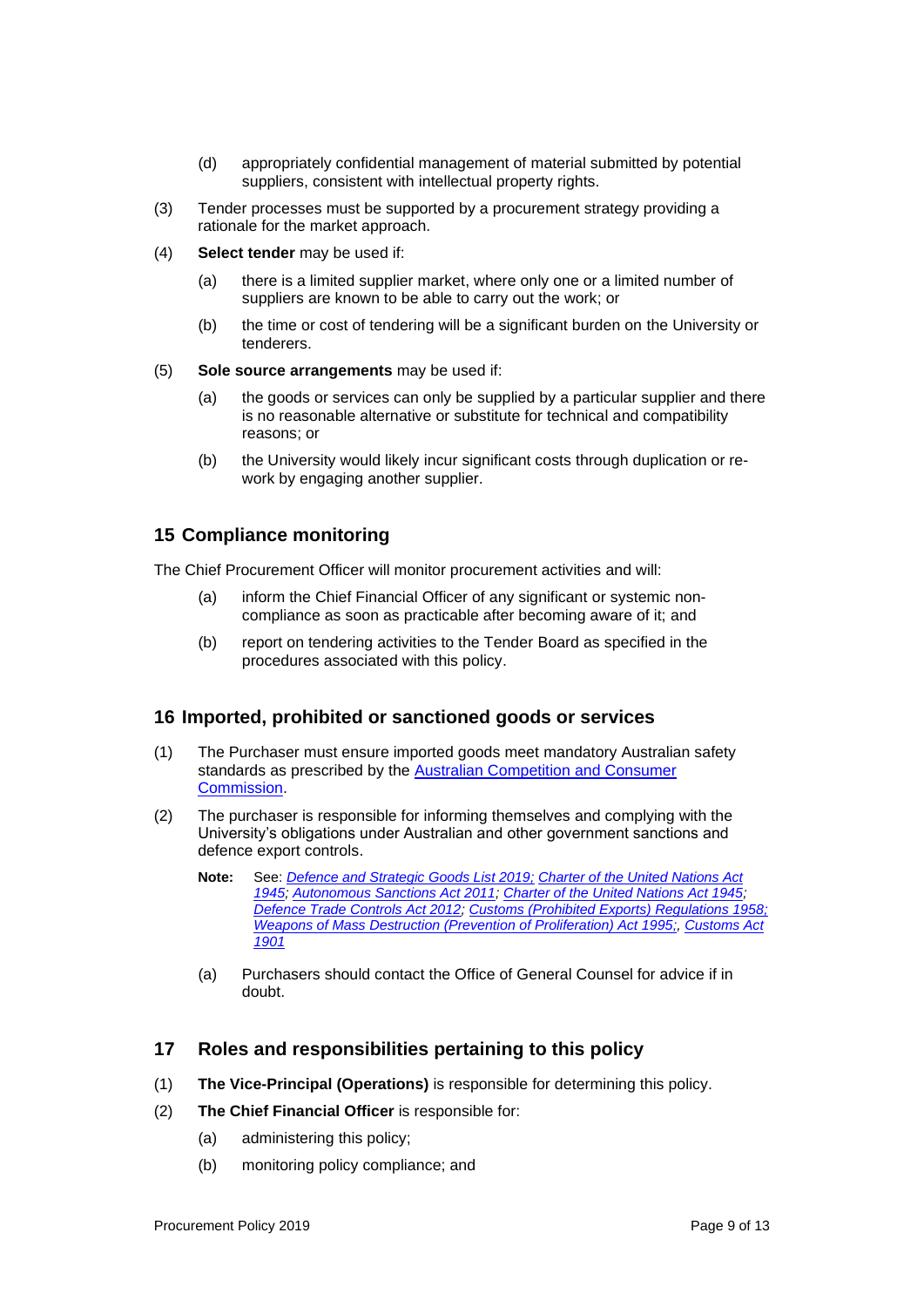- (c) reviewing and recommending amendments to this policy.
- (3) **The Chief Procurement Officer** is responsible for:
	- (a) reporting on activities and significant non-compliance to the Chief Financial Officer and Tender Board;
	- (b) monitoring the currency of this policy and its associated procedures, templates and guidelines and updating as required; and
	- (c) monitoring procurement activity.
- (4) **The Tender Board** is responsible for**:**
	- (a) providing compliance and probity oversight of procurement activities by:
		- (i) providing for fairness and transparency in approaches to the market;
		- (ii) quality control of procurement-related documentation;
		- (iii) providing project-specific endorsement and approvals;
		- (iv) monitoring compliance with all relevant policy and procedures; and
		- (v) reviewing and monitoring the operation of this policy and making recommendations on appropriate changes when necessary.
- (5) **Procurement Services** is responsible for:
	- (a) providing expert advice, guidance and support to staff regarding all aspects of procurement activities, procurement principles and requirements;
	- (b) planning and managing tenders for goods and services;
	- (c) negotiating and identifying eligible suppliers;
	- (d) communicating the University's requirements and soliciting supplier proposals;
	- (e) managing and reporting on procurement spend and compliance;
	- (f) reporting on procurement project performance;
	- (g) managing travel and expenses expenditure and monitoring compliance; and
	- (h) paying suppliers
- (6) **Purchasers** are responsible for:
	- (a) dealing fairly, impartially and consistently with all suppliers;
	- (b) using approved suppliers wherever possible;
	- (c) monitoring, reporting and managing any actual, apparent or perceived conflicts of interest;
	- (d) monitoring and reporting any suspected fraud, corruption or other wrongdoing;
	- (e) complying with the *Code of Conduct :Staff and Affiliates*;
	- (f) ensuring safety is a mandatory evaluation criterion for all procurement purchases;
	- (g) considering accessibility for people with disability when procuring goods and services
	- (h) identifying and, if appropriate, taking steps to mitigate the risks involved in any acquisition;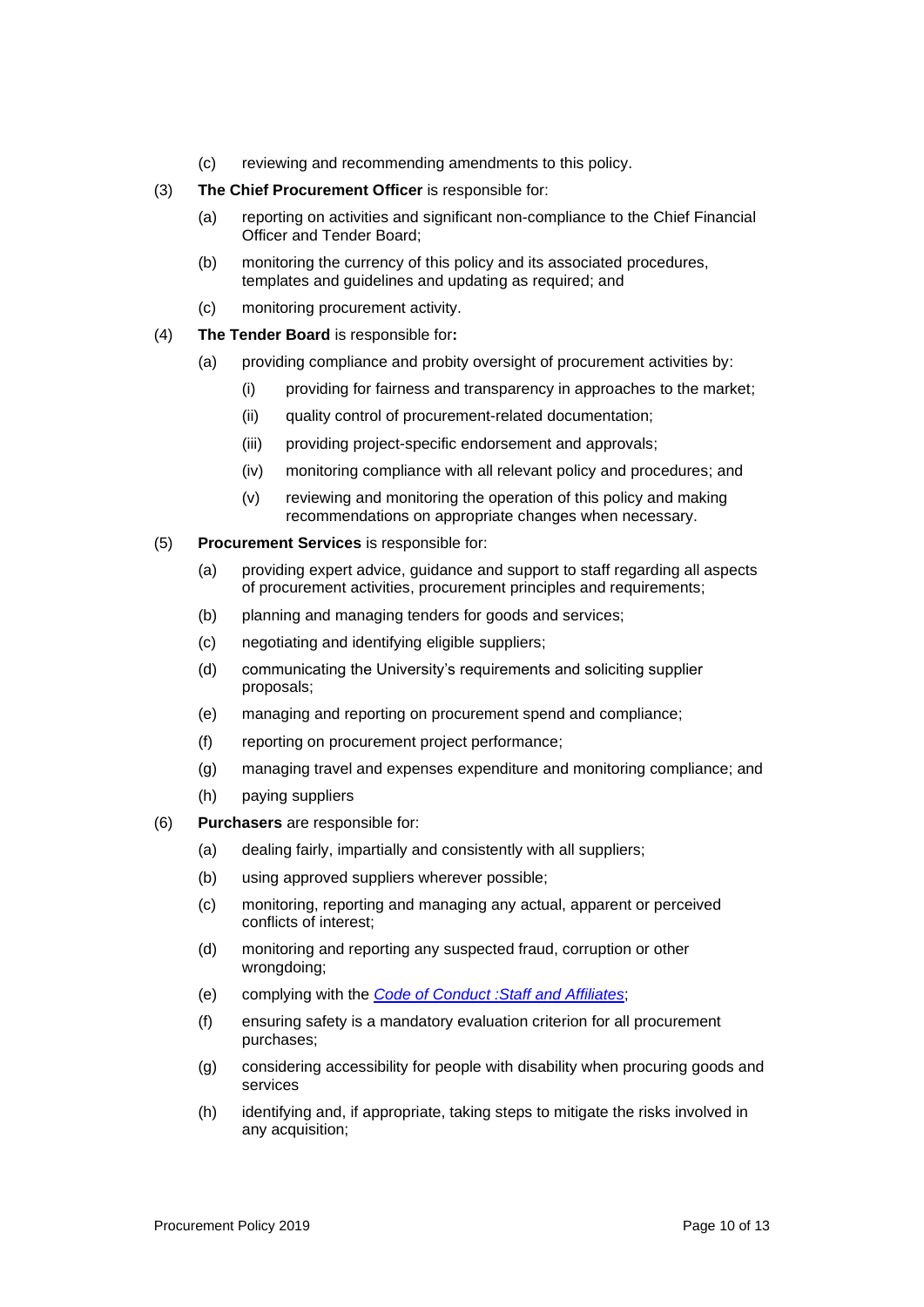- (i) ensuring acquisitions are made consistently with all applicable laws and regulations;
- (j) informing themselves and complying with the University's obligations under Australian and other government sanctions and defence export controls;
- (k) retaining and storing all documents relating to each procurement activity, consistently with the *Recordkeeping Policy 2017*;
- (l) providing an executed copy of the contract to Archives and Records Management Services for inclusion in the University's contracts register; and
- (m) recording goods and services assets valued at \$10,000 or more and in the University's asset register
- **(7) Approvers** are responsible for ensuring:
	- (a) that financial approvals are within their delegation and budget
	- (b) that the expenditure is for a genuine business need; and
	- (c) the procurement process has complied with this policy and associated procedures.

#### **18 Rescissions and replacements**

This document replaces the *Procurement Policy*, which commenced on 15 March 2012, which is rescinded as from the date of commencement of this document.

### **NOTES**

#### **Procurement Policy 2019**

| Date adopted:                           | 10 May 2019                                                     |
|-----------------------------------------|-----------------------------------------------------------------|
| Date commenced:                         | 13 May 2019                                                     |
| Date amended:                           | 18 November 2019                                                |
| Administrator:                          | <b>Chief Financial Officer</b>                                  |
| Review date:                            | 10 May 2024                                                     |
| Rescinded documents: Procurement Policy |                                                                 |
| Related documents:                      |                                                                 |
|                                         | Autonomous Sanctions Act 2011 (Cth)                             |
|                                         | Charter of the United Nations Act 1945 (Cth)                    |
|                                         | Customs Act 1901 (Cth)                                          |
|                                         | Defence Trade Controls Act 2012 (Cth)                           |
|                                         | Disability Education Standards (Australian Standard EN 301 549) |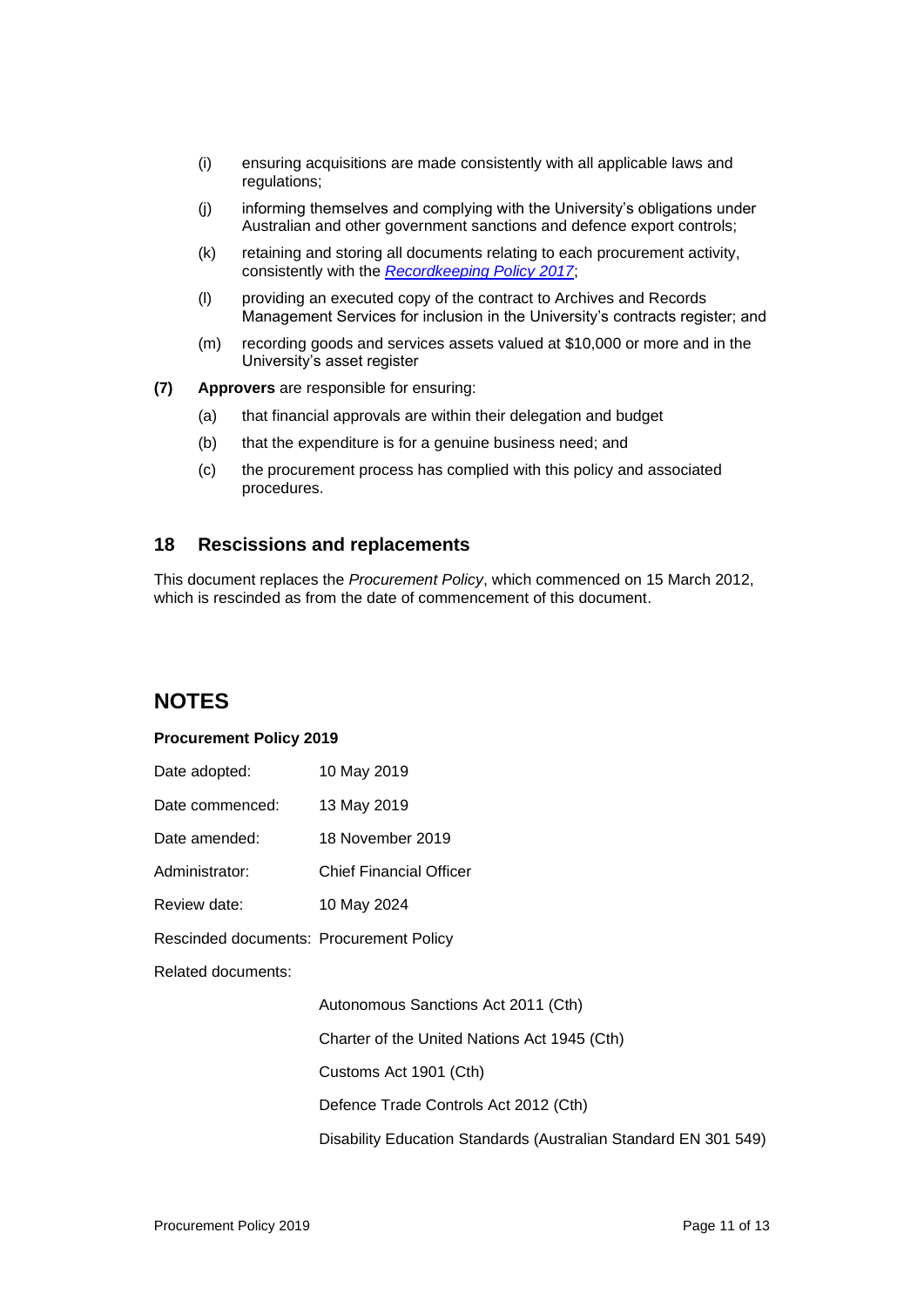Disability Discrimination Act 1992 (Cth)

Modern Slavery Act 2018 (Cth)

Weapons of Mass Destruction (Prevention of Proliferation) Act 1995 (Cth)

Government Information (Public Access Act) 2009 (NSW)

Modern Slavery Act 2019 (NSW)

Public Finance and Audit Act 1983 (NSW)

University of Sydney Act 1989 (NSW)

Customs (Prohibited Exports) Regulations 1958

Defence and Strategic Goods List 2019 Australian Accounting Standard AASB 127 Consolidated and Separate Financial **Statements** 

University of Sydney (Delegations of Authority-Administrative Functions) Rule 2016

Building Projects Approval and Management Policy 2014

Code of Conduct – Staff and Affiliates

Environmental Sustainability Policy 2015

Recordkeeping Policy 2017

Reporting Wrongdoing Policy 2012

Risk Management Policy 2017

Travel Policy 2018

Treasury Management Policy 2018

Work Health and Safety Policy 2016

Workforce Engagements and Payments Policy 2016

Asset Financial Management Procedures 2018

Corporate Card Procedures

Non-Allowable Expenses Procedures 2018

Procurement Procedures

Sourcing Procedures